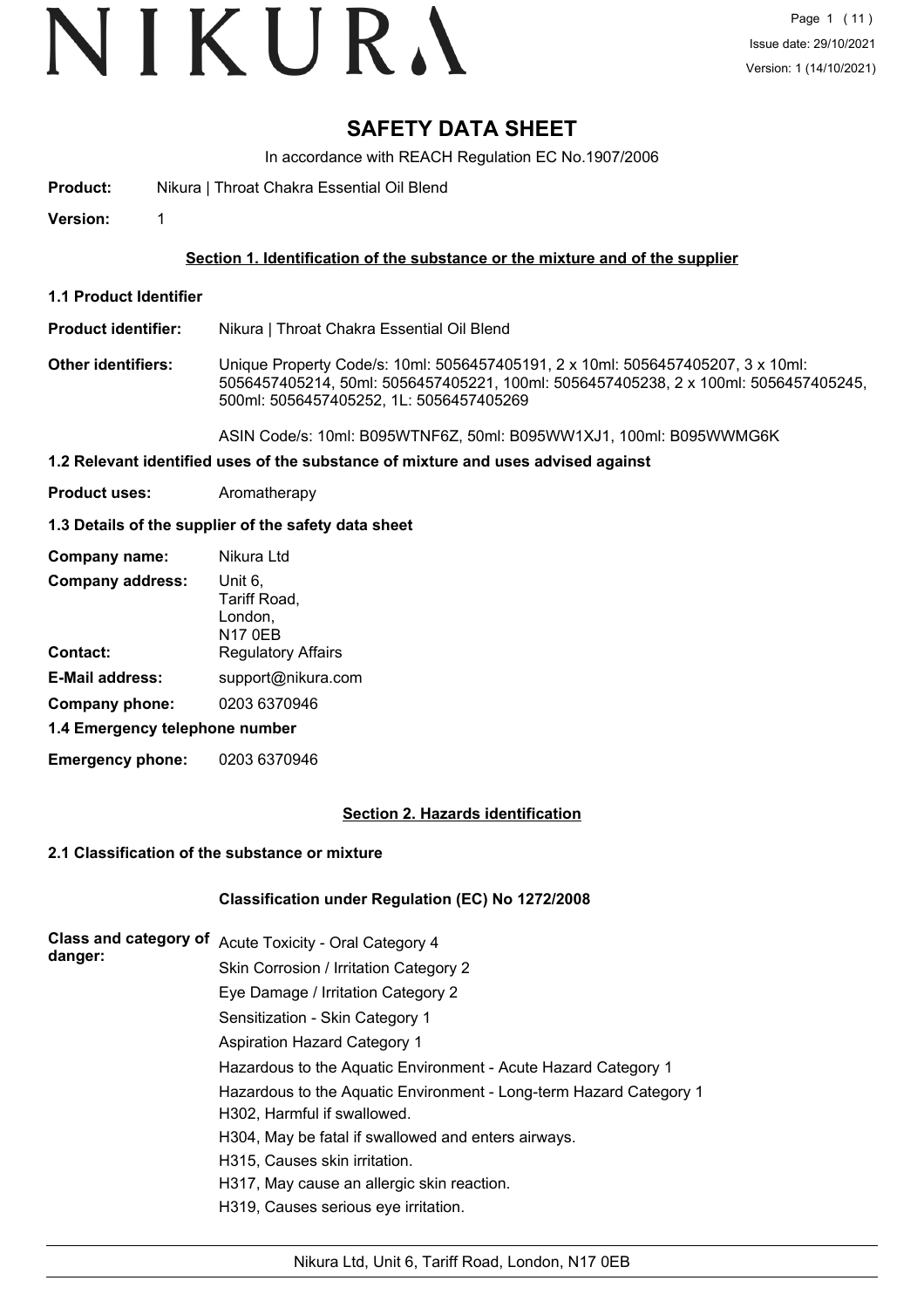### **SAFETY DATA SHEET**

In accordance with REACH Regulation EC No.1907/2006

- **Product:** Nikura | Throat Chakra Essential Oil Blend
- **Version:** 1

**Class and category of** H410, Very toxic to aquatic life with long lasting effects.

- **danger:**
- **2.2 Label elements**

| Danger                                                                                                                                                                                          |
|-------------------------------------------------------------------------------------------------------------------------------------------------------------------------------------------------|
|                                                                                                                                                                                                 |
| H302. Harmful if swallowed.<br>H304, May be fatal if swallowed and enters airways.                                                                                                              |
| H315, Causes skin irritation.                                                                                                                                                                   |
|                                                                                                                                                                                                 |
| H317, May cause an allergic skin reaction.                                                                                                                                                      |
| H319, Causes serious eye irritation.<br>H410, Very toxic to aquatic life with long lasting effects.                                                                                             |
| EUH208, Contains 1-Octen-3-yl acetate, Eucalyptol, Geranyl acetate, Neryl acetate,<br>Terpinolene, beta-Caryophyllene, beta-Pinene, I-Carvone, I-Limonene. May produce an allergic<br>reaction. |
| P261, Avoid breathing vapour or dust.                                                                                                                                                           |
| P264, Wash hands and other contacted skin thoroughly after handling.                                                                                                                            |
| P270, Do not eat, drink or smoke when using this product.                                                                                                                                       |
| P272, Contaminated work clothing should not be allowed out of the workplace.                                                                                                                    |
| P273, Avoid release to the environment.                                                                                                                                                         |
| P280, Wear protective gloves/eye protection/face protection.                                                                                                                                    |
| P301/310, IF SWALLOWED: Immediately call a POISON CENTER or doctor/physician.                                                                                                                   |
| P302/352, IF ON SKIN: Wash with plenty of soap and water.                                                                                                                                       |
| P305/351/338, IF IN EYES: Rinse cautiously with water for several minutes. Remove contact<br>lenses, if present and easy to do. Continue rinsing.<br>P330, Rinse mouth.                         |
| P331, Do not induce vomiting.                                                                                                                                                                   |
| P333/313, If skin irritation or rash occurs: Get medical advice/attention.                                                                                                                      |
| P337/313, If eye irritation persists: Get medical advice/attention.                                                                                                                             |
| P362, Take off contaminated clothing and wash before reuse.                                                                                                                                     |
| P391, Collect spillage.                                                                                                                                                                         |
| P405, Store locked up.                                                                                                                                                                          |
| P501, Dispose of contents/container to approved disposal site, in accordance with local<br>regulations.                                                                                         |
|                                                                                                                                                                                                 |

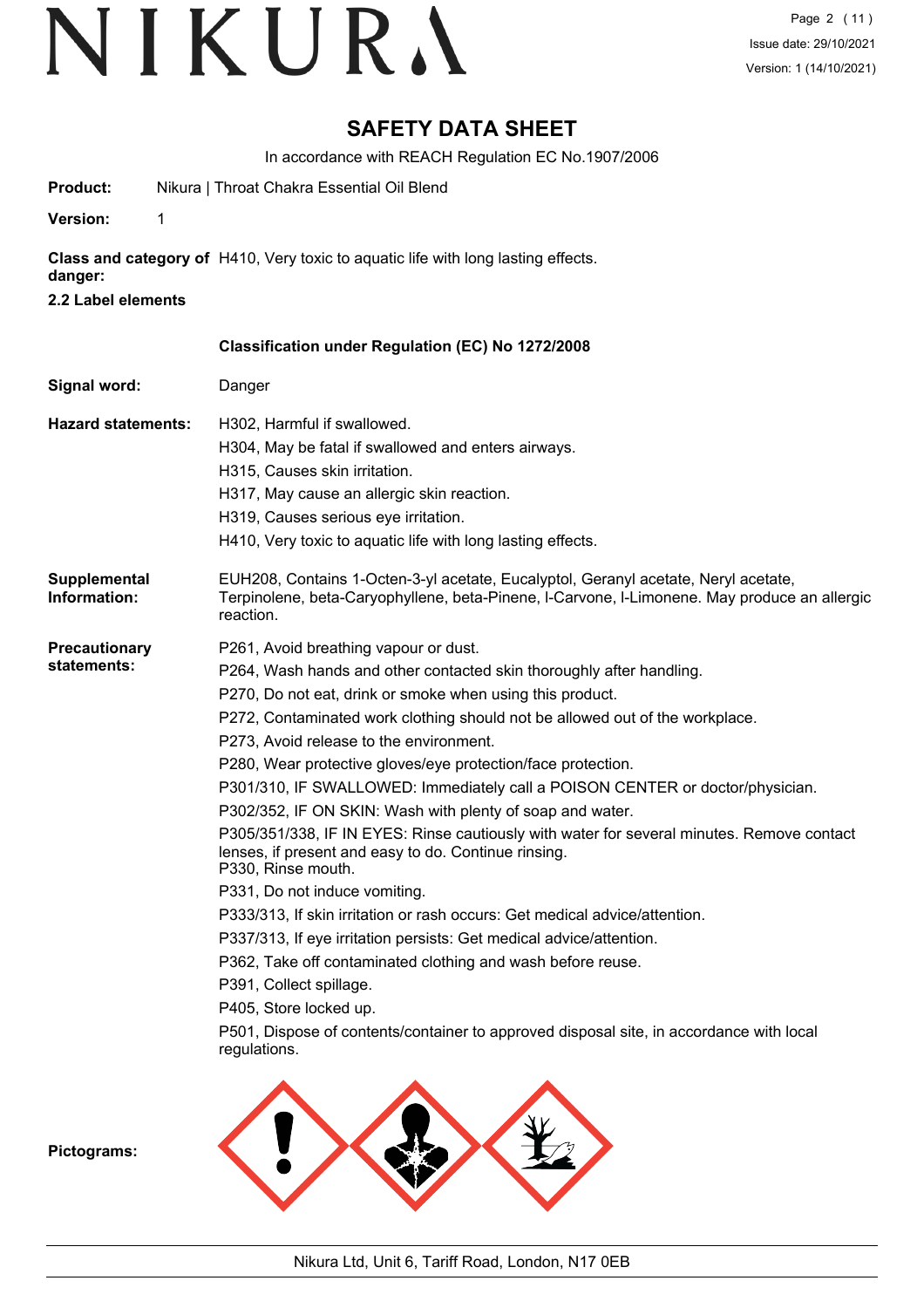### **SAFETY DATA SHEET**

In accordance with REACH Regulation EC No.1907/2006

- **Product:** Nikura | Throat Chakra Essential Oil Blend
- **Version:** 1
- **2.3 Other hazards**
- **Other hazards:** None

#### **Section 3. Composition / information on ingredients**

#### **3.2 Mixtures**

#### **Contains:**

| <b>Name</b>         | <b>CAS</b> | <b>EC</b> | <b>REACH Registration</b><br>No. | %        | <b>Classification for</b><br>(CLP) 1272/2008                                                                                                             |
|---------------------|------------|-----------|----------------------------------|----------|----------------------------------------------------------------------------------------------------------------------------------------------------------|
| alpha-Pinene        | 80-56-8    | 201-291-9 |                                  | 20-<50%  | Flam. Liq. 3-Acute Tox.<br>4-Skin Irrit, 2-Skin<br>Sens. 1B-Asp. Tox 1-<br>Aquatic Acute 1-<br>Aquatic Chronic 1;<br>H226-H302-H304-<br>H315-H317-H410,- |
| Linalyl acetate     | 115-95-7   | 204-116-4 |                                  | 10-<20%  | Skin Irrit. 2-Skin Sens.<br>1B:H315-H317.-                                                                                                               |
| Linalool            | 78-70-6    | 201-134-4 |                                  | 10-<20%  | Skin Irrit. 2-Eye Irrit. 2-<br>Skin Sens. 1B;H315-<br>H317-H319.-                                                                                        |
| ldelta-3-Carene     | 13466-78-9 | 236-719-3 |                                  | 10-<20%  | Flam. Liq. 3-Acute Tox.<br>4-Skin Irrit. 2-Skin<br>Sens. 1-Asp. Tox 1-<br>Aquatic Chronic 2;<br>H226-H304-H315-<br>H317-H332-H411,-                      |
| I-Carvone           | 6485-40-1  | 229-352-5 |                                  | 5-<10%   | Skin Sens. 1B;H317,-                                                                                                                                     |
| <b>I</b> I-Limonene | 5989-54-8  | 227-815-6 |                                  | $1 - 5%$ | Flam. Liq. 3-Skin Irrit.<br>2-Skin Sens. 1B-Asp.<br>Tox 1-Aquatic Acute 1-<br>Aquatic Chronic 3;<br>H226-H304-H315-<br>H317-H400-H412,-                  |
| beta-Caryophyllene  | 87-44-5    | 201-746-1 |                                  | $1 - 5%$ | Skin Sens. 1B-Asp.<br>Tox 1-Aquatic Chronic<br>4;H304-H317-H413,-                                                                                        |
| lcis-beta-Ocimene   | 3338-55-4  | 222-081-3 |                                  | $1 - 5%$ | Flam. Lig. 3-Skin Irrit.<br>2-Asp. Tox 1-Aquatic<br>Acute 1-Aquatic<br>Chronic 2; H226-H304-<br>H315-H400-H411,-                                         |
| Myrcene             | 123-35-3   | 204-622-5 |                                  | $1 - 5%$ | Flam. Liq. 3-Skin Irrit.<br>2-Eye Irrit. 2-Asp. Tox<br>1-Aquatic Acute 1-<br>Aquatic Chronic 2;<br>H226-H304-H315-<br>H319-H400-H411,-                   |
| Terpinen-4-ol       | 562-74-3   | 209-235-5 |                                  | $1 - 5%$ | Acute Tox. 4-Acute<br>Tox. 4-Skin Irrit. 2-<br>STOT SE 3:H302-<br>H315-H332-H336,-                                                                       |
| Terpinolene         | 586-62-9   | 209-578-0 |                                  | $1 - 5%$ | Flam. Liq. 3-Skin Sens.<br>1B-Asp. Tox 1-Aquatic<br>Acute 1-Aquatic<br>Chronic 1; H226-H304-<br>H317-H410,-                                              |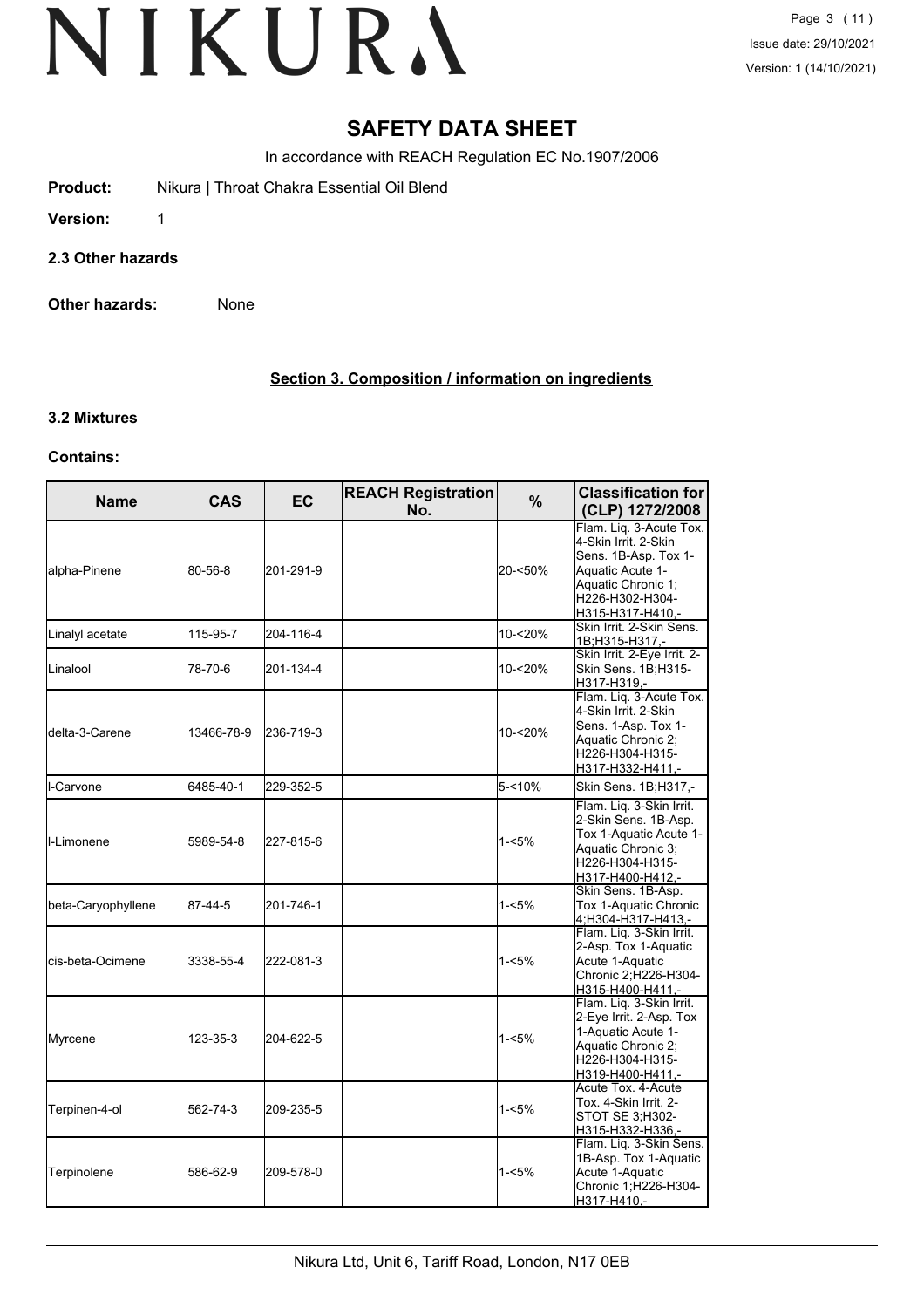### **SAFETY DATA SHEET**

In accordance with REACH Regulation EC No.1907/2006

**Product:** Nikura | Throat Chakra Essential Oil Blend

#### **Version:** 1

|                             |           |           |             | Skin Irrit. 2-Aquatic                                                                                                                                 |
|-----------------------------|-----------|-----------|-------------|-------------------------------------------------------------------------------------------------------------------------------------------------------|
| <b>I</b> trans beta-Ocimene | 3779-61-1 |           | $1 - 5%$    | Acute 1-Aquatic<br>Chronic 2;H315-H400-<br>H411 -                                                                                                     |
| Ibeta-Pinene                | 127-91-3  | 204-872-5 | $0.1 - 1%$  | Flam. Liq. 3-Skin Irrit.<br>2-Skin Sens. 1B-Asp.<br>Tox 1-Aquatic Acute 1-<br>Aquatic Chronic 1;<br>H226-H304-H315-<br>H317-H410,-                    |
| Eucalyptol                  | 470-82-6  | 207-431-5 | $0.1 - 1\%$ | Flam. Liq. 3-Skin Sens.<br>1B;H226-H317,-                                                                                                             |
| 1-Octen-3-yl acetate        | 2442-10-6 | 219-474-7 | $0.1 - 1\%$ | Acute Tox. 4-Skin<br>Sens. 1B;H302-H317,-                                                                                                             |
| p-Cymene                    | 99-87-6   | 202-796-7 | $0.1 - 1\%$ | Flam. Liq. 3-Repr. 2-<br>Asp. Tox 1-Aquatic<br>Chronic 2; H226-H304-<br>H361-H411,-                                                                   |
| Camphor                     | 76-22-2   | 200-945-0 | $0.1 - 1\%$ | Flam. Sol. 2-Acute Tox.<br>4-Acute Tox. 4-Skin<br>Irrit. 2-Eye Dam. 1-<br>STOT SE 2-Aquatic<br>Chronic 2;H228-H302-<br>H315-H318-H332-<br>H371-H411,- |
| p-Mentha-1,4-diene          | 99-85-4   | 202-794-6 | $0.1 - 1\%$ | Flam. Liq. 3-Repr. 2-<br>Asp. Tox 1; H226-H304-<br>H361.-                                                                                             |
| Camphene                    | 79-92-5   | 201-234-8 | $0.1 - 1\%$ | Flam. Liq. 3-Flam. Sol.<br>2-Aquatic Acute 1-<br>Aquatic Chronic 1;<br>H226-H228-H410.-                                                               |
| <b>I</b> beta-Cedrene       | 546-28-1  |           | $0.1 - 1\%$ | Aquatic Acute 1-<br>Aquatic Chronic 1;<br>H410.-                                                                                                      |
| alpha-Cedrene               | 469-61-4  | 207-418-4 | $0.1 - 1\%$ | Asp. Tox 1-Aquatic<br>Acute 1-Aquatic<br>Chronic 1; H304-H410,-                                                                                       |
| Geranyl acetate             | 105-87-3  | 203-341-5 | $0.1 - 1\%$ | Skin Irrit, 2-Skin Sens.<br>1B-Aquatic Chronic 3;<br>H315-H317-H412,-                                                                                 |
| Neryl acetate               | 141-12-8  | 205-459-2 | $0.1 - 1\%$ | Skin Sens. 1B;H317,-                                                                                                                                  |

#### **Substances with Community workplace exposure limits:**

Not Applicable

**Substances that are persistent, bioaccumulative and toxic or very persistent and very bioaccumulative, greater than 0.1%:**

Not Applicable

#### **Section 4. First-aid measures**

#### **4.1 Description of first aid measures**

| Inhalation:           | Remove from exposure site to fresh air, keep at rest, and obtain medical attention.                                                 |
|-----------------------|-------------------------------------------------------------------------------------------------------------------------------------|
| Eye exposure:         | IF IN EYES: Rinse cautiously with water for several minutes. Remove contact lenses, if present<br>and easy to do. Continue rinsing. |
| <b>Skin exposure:</b> | IF ON SKIN: Wash with plenty of soap and water.                                                                                     |
| Ingestion:            | IF SWALLOWED: Immediately call a POISON CENTER or doctor/physician.                                                                 |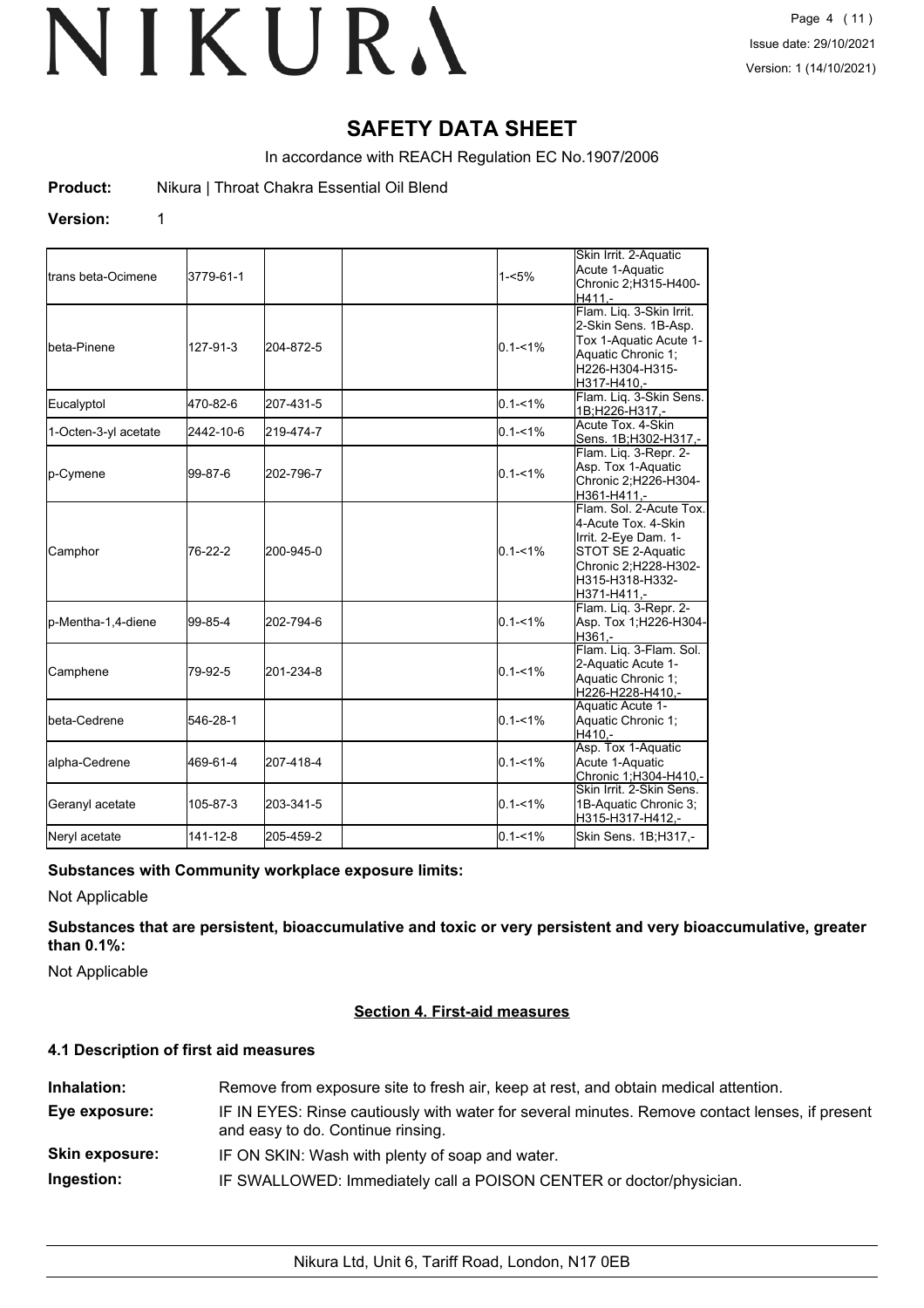Page 5 (11) Issue date: 29/10/2021 Version: 1 (14/10/2021)

### **SAFETY DATA SHEET**

In accordance with REACH Regulation EC No.1907/2006

**Product:** Nikura | Throat Chakra Essential Oil Blend

**Version:** 1

#### **4.2 Most important symptoms and effects, both acute and delayed**

Harmful if swallowed. May be fatal if swallowed and enters airways. Causes skin irritation. May cause an allergic skin reaction. Causes serious eye irritation.

#### **4.3 Indication of any immediate medical attention and special treatment needed**

None expected, see Section 4.1 for further information.

#### **SECTION 5: Firefighting measures**

#### **5.1 Extinguishing media**

Suitable media: Carbon dioxide, Dry chemical, Foam.

#### **5.2 Special hazards arising from the substance or mixture**

In case of fire, may be liberated: Carbon monoxide, Unidentified organic compounds.

#### **5.3 Advice for fire fighters:**

In case of insufficient ventilation, wear suitable respiratory equipment.

#### **Section 6. Accidental release measures**

#### **6.1 Personal precautions, protective equipment and emergency procedures:**

Avoid inhalation. Avoid contact with skin and eyes. See protective measures under Section 7 and 8.

#### **6.2 Environmental precautions:**

Keep away from drains, surface and ground water, and soil.

#### **6.3 Methods and material for containment and cleaning up:**

Remove ignition sources. Provide adequate ventilation. Avoid excessive inhalation of vapours. Contain spillage immediately by use of sand or inert powder. Dispose of according to local regulations.

#### **6.4 Reference to other sections:**

Also refer to sections 8 and 13.

#### **Section 7. Handling and storage**

#### **7.1 Precautions for safe handling:**

Do not eat, drink or smoke when using this product.

Nikura Ltd, Unit 6, Tariff Road, London, N17 0EB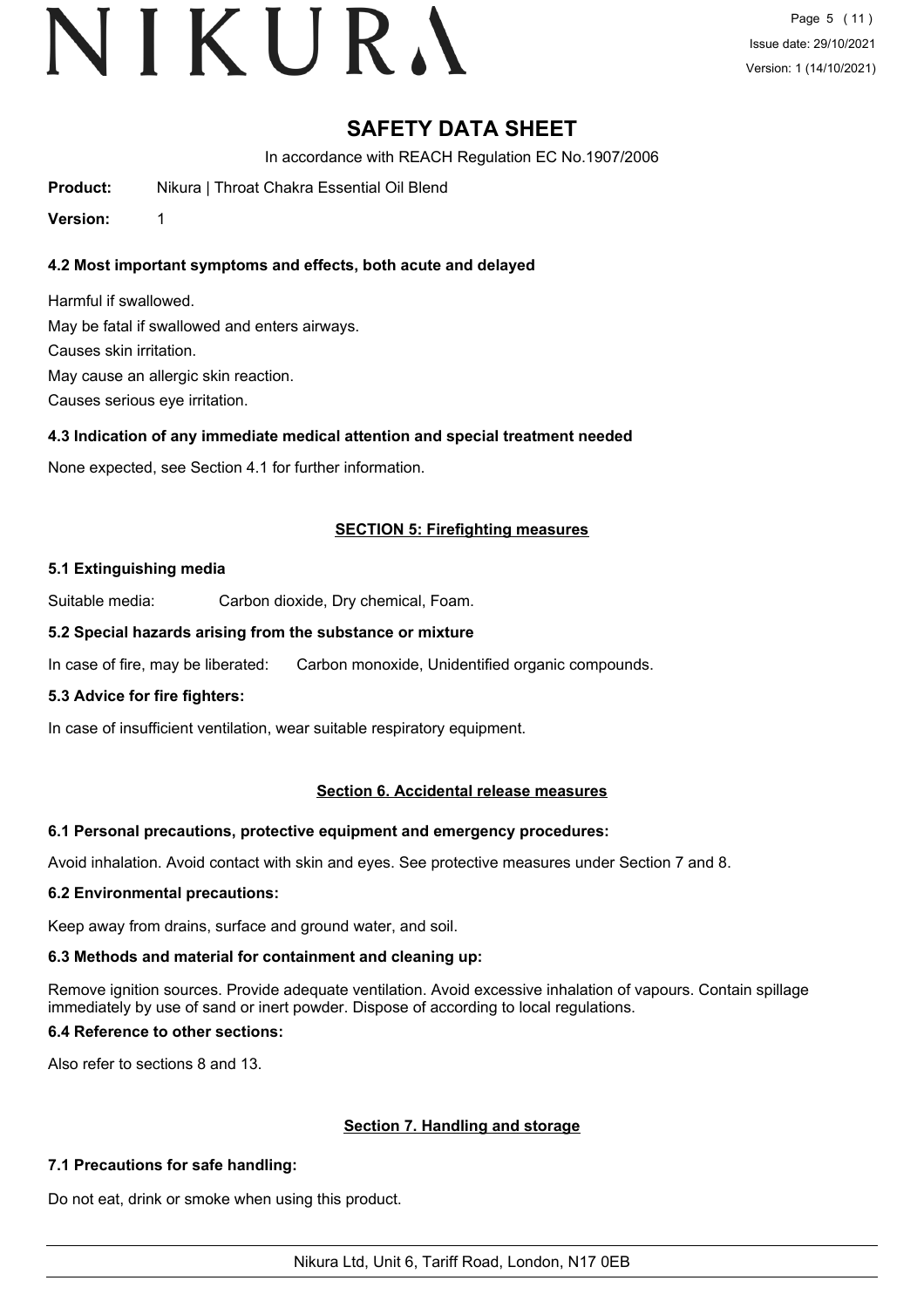# VIKURA

### **SAFETY DATA SHEET**

In accordance with REACH Regulation EC No.1907/2006

**Product:** Nikura | Throat Chakra Essential Oil Blend

**Version:** 1

#### **7.2 Conditions for safe storage, including any incompatibilities:**

Store in a well-ventilated place. Keep container tightly closed. Keep cool. Ground/bond container and receiving equipment. Use explosion-proof electrical, ventilating and lighting equipment. Use only non-sparking tools. Take precautionary measures against static discharge.

#### **7.3 Specific end use(s):**

Aromatherapy: Use in accordance with good manufacturing and industrial hygiene practices.

#### **Section 8. Exposure controls/personal protection**

#### **8.1 Control parameters**

Workplace exposure limits: Not Applicable

#### **8.2 Exposure Controls**

#### **Eye / Skin Protection**

Wear protective gloves/eye protection/face protection

#### **Respiratory Protection**

Under normal conditions of use and where adequate ventilation is available to prevent build up of excessive vapour, this material should not require special engineering controls. However, in conditions of high or prolonged use, or high temperature or other conditions which increase exposure, the following engineering controls can be used to minimise exposure to personnel: a) Increase ventilation of the area with local exhaust ventilation. b) Personnel can use an approved, appropriately fitted respirator with organic vapour cartridge or canisters and particulate filters. c) Use closed systems for transferring and processing this material.

Also refer to Sections 2 and 7.

#### **Section 9. Physical and chemical properties**

#### **9.1 Information on basic physical and chemical properties**

| Appearance:                                   | Not determined                               |
|-----------------------------------------------|----------------------------------------------|
| Odour:                                        | Not determined                               |
| <b>Odour threshold:</b>                       | Not determined                               |
| pH:                                           | Not determined                               |
| Melting point / freezing point:               | Not determined                               |
| Initial boiling point / range:                | Not determined                               |
| <b>Flash point:</b>                           | 78 °C                                        |
| <b>Evaporation rate:</b>                      | Not determined                               |
| Flammability (solid, gas):                    | Not determined                               |
| Upper/lower flammability or explosive limits: | Product does not present an explosion hazard |
| Vapour pressure:                              | Not determined                               |
| Vapour density:                               | Not determined                               |
| <b>Relative density:</b>                      | Not determined                               |
| Solubility(ies):                              | Not determined                               |
|                                               |                                              |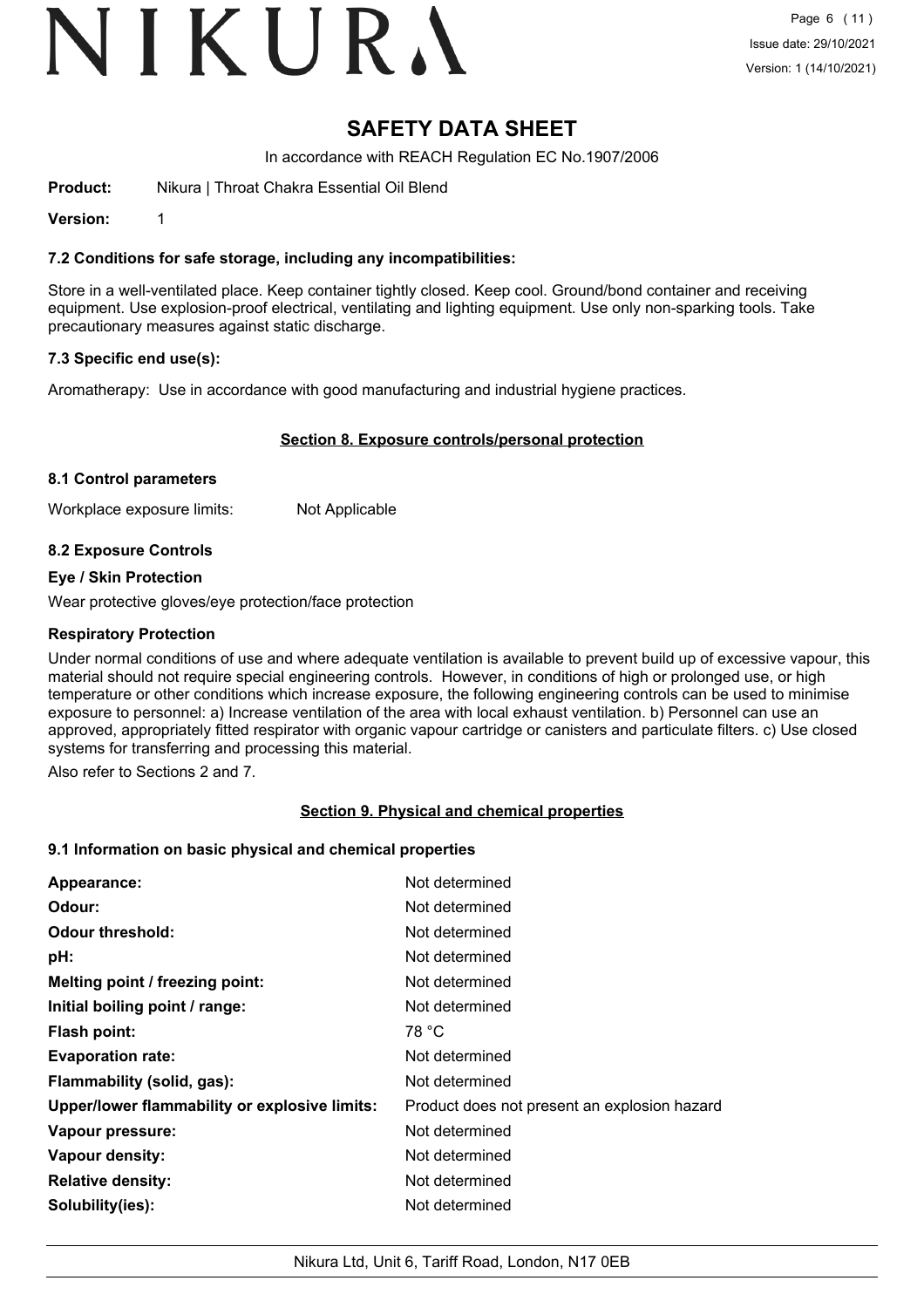Page 7 (11) Issue date: 29/10/2021 Version: 1 (14/10/2021)

### **SAFETY DATA SHEET**

In accordance with REACH Regulation EC No.1907/2006

| Product: | Nikura   Throat Chakra Essential Oil Blend |
|----------|--------------------------------------------|
| Version: |                                            |

| Partition coefficient: n-octanol/water: | Not determined |
|-----------------------------------------|----------------|
| Auto-ignition temperature:              | Not determined |
| <b>Decomposition temperature:</b>       | Not determined |
| <b>Viscosity:</b>                       | Not determined |
| <b>Explosive properties:</b>            | Not expected   |
| <b>Oxidising properties:</b>            | Not expected   |
|                                         |                |

**9.2 Other information:** None available

### **Section 10. Stability and reactivity**

#### **10.1 Reactivity:**

Presents no significant reactivity hazard, by itself or in contact with water.

#### **10.2 Chemical stability:**

Good stability under normal storage conditions.

#### **10.3 Possibility of hazardous reactions:**

Not expected under normal conditions of use.

#### **10.4 Conditions to avoid:**

Avoid extreme heat.

### **10.5 Incompatible materials:**

Avoid contact with strong acids, alkalis or oxidising agents.

#### **10.6 Hazardous decomposition products:**

Not expected.

#### **Section 11. Toxicological information**

#### **11.1 Information on toxicological effects**

This mixture has not been tested as a whole for health effects. The health effects have been calculated using the methods outlined in Regulation (EC) No 1272/2008 (CLP).

| <b>Acute Toxicity:</b>                    | Acute Toxicity - Oral Category 4                                 |
|-------------------------------------------|------------------------------------------------------------------|
| <b>Acute Toxicity Oral</b>                | 1551                                                             |
| <b>Acute Toxicity Dermal</b>              | >5000                                                            |
| <b>Acute Toxicity Inhalation</b>          | Not Available                                                    |
| <b>Skin corrosion/irritation:</b>         | Skin Corrosion / Irritation Category 2                           |
| Serious eye damage/irritation:            | Eye Damage / Irritation Category 2                               |
| <b>Respiratory or skin sensitisation:</b> | Sensitization - Skin Category 1                                  |
| Germ cell mutagenicity:                   | Based on available data the classification criteria are not met. |
| <b>Carcinogenicity:</b>                   | Based on available data the classification criteria are not met. |
| <b>Reproductive toxicity:</b>             | Based on available data the classification criteria are not met. |
| <b>STOT-single exposure:</b>              | Based on available data the classification criteria are not met. |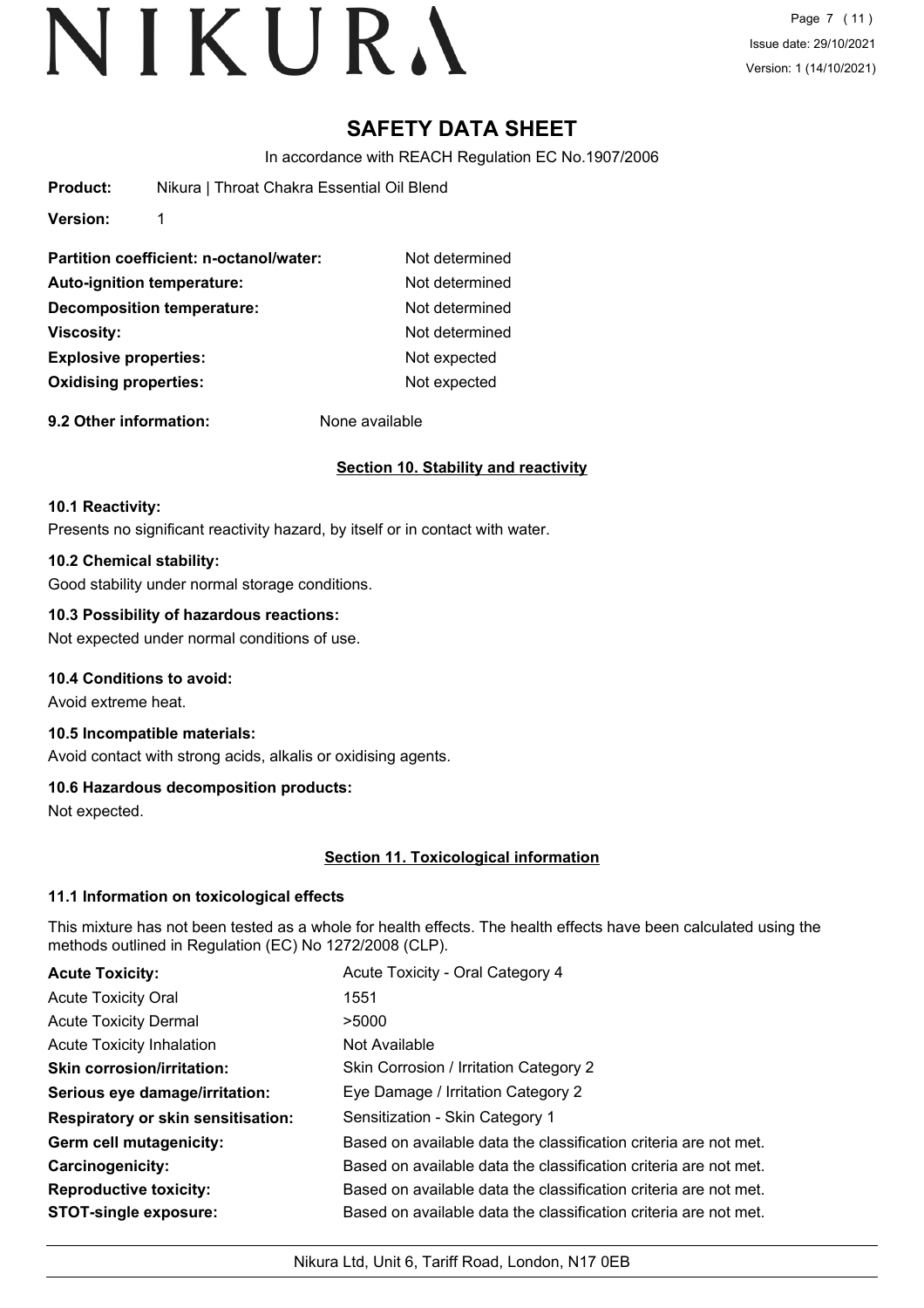## **SAFETY DATA SHEET**

In accordance with REACH Regulation EC No.1907/2006

**Product:** Nikura | Throat Chakra Essential Oil Blend

**Version:** 1

**STOT-repeated exposure:** Based on available data the classification criteria are not met. **Aspiration hazard:** Aspiration Hazard Category 1

#### **Information about hazardous ingredients in the mixture**

| Ingredient      | <b>CAS</b>       | EC                | <b>LD50/ATE Oral</b> | LD50/ATE<br><b>Dermal</b> | LC50/ATE<br><b>Inhalation</b> | <b>LC50</b><br><b>Route</b> |
|-----------------|------------------|-------------------|----------------------|---------------------------|-------------------------------|-----------------------------|
| Terpinen-4-ol   | $ 562 - 74 - 3 $ | $ 209 - 235 - 5 $ | 1300                 | 2500                      |                               | Not<br>available            |
| alpha-Pinene    | $ 80 - 56 - 8 $  | $ 201 - 291 - 9 $ | 500                  | Not available             | Not available                 | Not<br>available            |
| Idelta-3-Carene | 13466-78-9       | $ 236 - 719 - 3 $ | 4800                 | Not available             | 11                            | Not<br>available            |

Refer to Sections 2 and 3 for additional information.

#### **Section 12. Ecological information**

#### **12.1 Toxicity:**

- Very toxic to aquatic life with long lasting effects.
- **12.2 Persistence and degradability:** Not available
- **12.3 Bioaccumulative potential:** Not available
- **12.4 Mobility in soil:** Not available

#### **12.5 Results of PBT and vPvB assessment:**

This substance does not meet the PBT/vPvB criteria of REACH, annex XIII.

**12.6 Other adverse effects:** Not available

#### **Section 13. Disposal considerations**

#### **13.1 Waste treatment methods:**

Dispose of in accordance with local regulations. Avoid disposing into drainage systems and into the environment. Empty containers should be taken to an approved waste handling site for recycling or disposal.

#### **Section 14. Transport information**

| 14.1 UN number:                    | UN3082                                                                               |
|------------------------------------|--------------------------------------------------------------------------------------|
| 14.2 UN Proper Shipping Name:      | ENVIRONMENTALLY HAZARDOUS SUBSTANCE, LIQUID, N.O.S.<br>(alpha-Pinene, alpha-Cedrene) |
| 14.3 Transport hazard class(es):   | 9                                                                                    |
| <b>Sub Risk:</b>                   |                                                                                      |
| 14.4. Packing Group:               | Ш                                                                                    |
| <b>14.5 Environmental hazards:</b> | This is an environmentally hazardous substance.                                      |
| 14.6 Special precautions for user: | None additional                                                                      |
|                                    | 14.7 Transport in bulk according to Annex II of MARPOL73/78 and the IBC Code:        |

Not applicable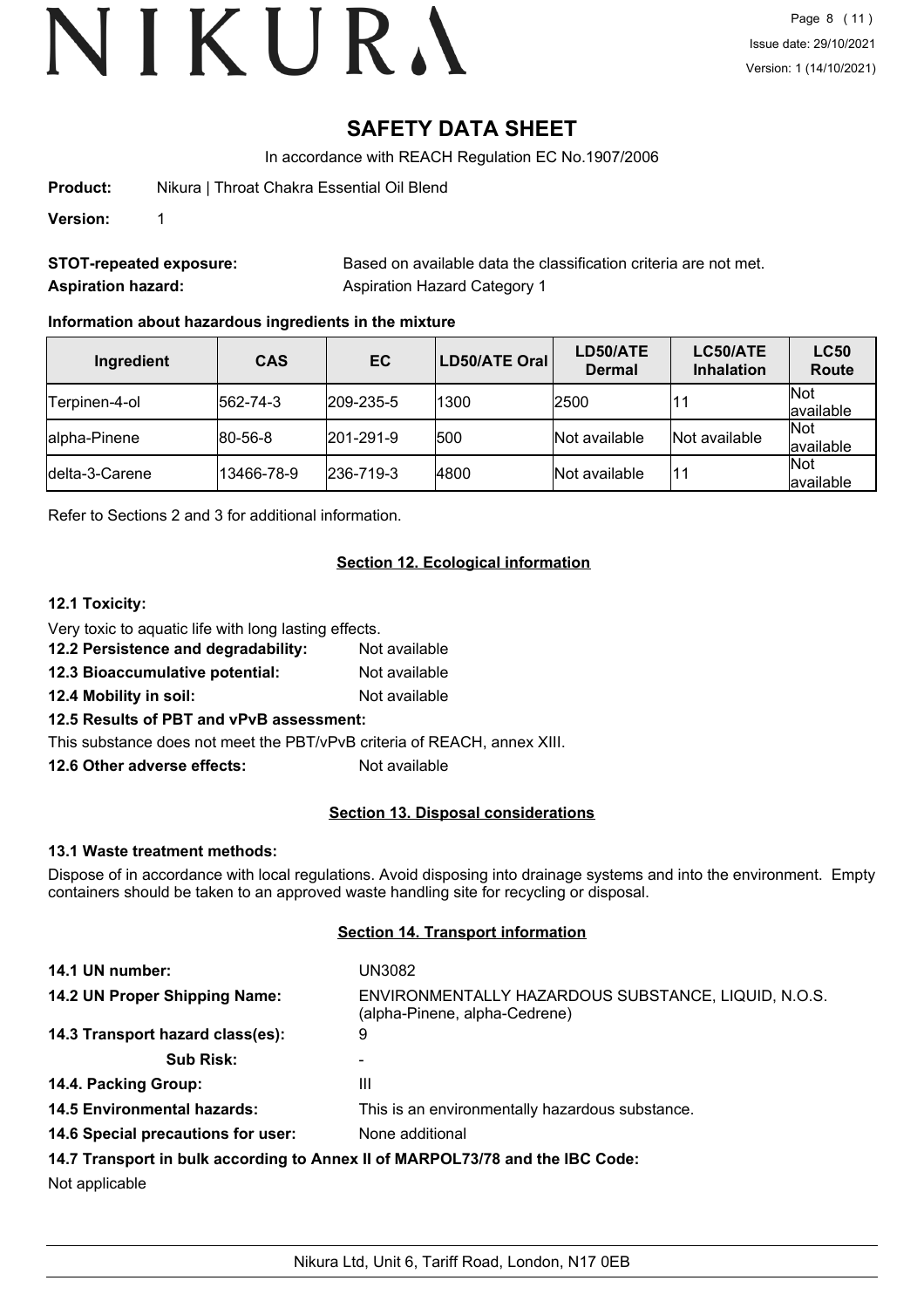### **SAFETY DATA SHEET**

In accordance with REACH Regulation EC No.1907/2006

**Product:** Nikura | Throat Chakra Essential Oil Blend

**Version:** 1

#### **Section 15. Regulatory information**

**15.1 Safety, health and environmental regulations/legislation specific for the substance or mixture** None additional

#### **15.2 Chemical Safety Assessment**

A Chemical Safety Assessment has not been carried out for this product.

#### **Section 16. Other information**

| <b>Concentration % Limits:</b>  | EH A1=63.22% EH C1=77.29% EH C2=7.39% EH C3=0.73834344% EH<br>C4=48.35% SCI 2=13.47% EDI 2=56.99% SS 1=3.59% AH 1=20.14% |
|---------------------------------|--------------------------------------------------------------------------------------------------------------------------|
| <b>Total Fractional Values:</b> | EH A1=1.58 EH C1=1.29 EH C2=13.53 EH C3=135.44 EH C4=2.07 SCI<br>2=7.42 EDI 2=1.75 SS 1=27.83 AH 1=4.97                  |
| <b>Key to revisions:</b>        |                                                                                                                          |

Not applicable

#### **Key to abbreviations:**

| <b>Abbreviation</b> | <b>Meaning</b>                                                        |
|---------------------|-----------------------------------------------------------------------|
| Acute Tox. 4        | Acute Toxicity - Oral Category 4                                      |
| Acute Tox. 4        | Acute Toxicity - Inhalation Category 4                                |
| Aquatic Acute 1     | Hazardous to the Aquatic Environment - Acute Hazard Category 1        |
| Aquatic Chronic 1   | Hazardous to the Aquatic Environment - Long-term Hazard Category 1    |
| Aquatic Chronic 2   | Hazardous to the Aquatic Environment - Long-term Hazard Category 2    |
| Aquatic Chronic 3   | Hazardous to the Aquatic Environment - Long-term Hazard Category 3    |
| Aquatic Chronic 4   | Hazardous to the Aquatic Environment - Long-term Hazard Category 4    |
| Asp. Tox 1          | Aspiration Hazard Category 1                                          |
| Eye Dam. 1          | Eye Damage / Irritation Category 1                                    |
| Eye Irrit. 2        | Eye Damage / Irritation Category 2                                    |
| Flam. Liq. 3        | Flammable Liquid, Hazard Category 3                                   |
| Flam. Sol. 2        | Flammable Solid, Hazard Category 2                                    |
| H226                | Flammable liquid and vapour.                                          |
| H228                | Flammable solid.                                                      |
| H302                | Harmful if swallowed.                                                 |
| H304                | May be fatal if swallowed and enters airways.                         |
| H315                | lCauses skin irritation.                                              |
| H317                | May cause an allergic skin reaction.                                  |
| H318                | Causes serious eye damage.                                            |
| H319                | Causes serious eye irritation.                                        |
| H332                | Harmful if inhaled.                                                   |
| H336                | May cause drowsiness or dizziness.                                    |
| H361                | Suspected of damaging fertility or the unborn child (exposure route). |
| H371                | May cause damage to organs (organs, exposure route).                  |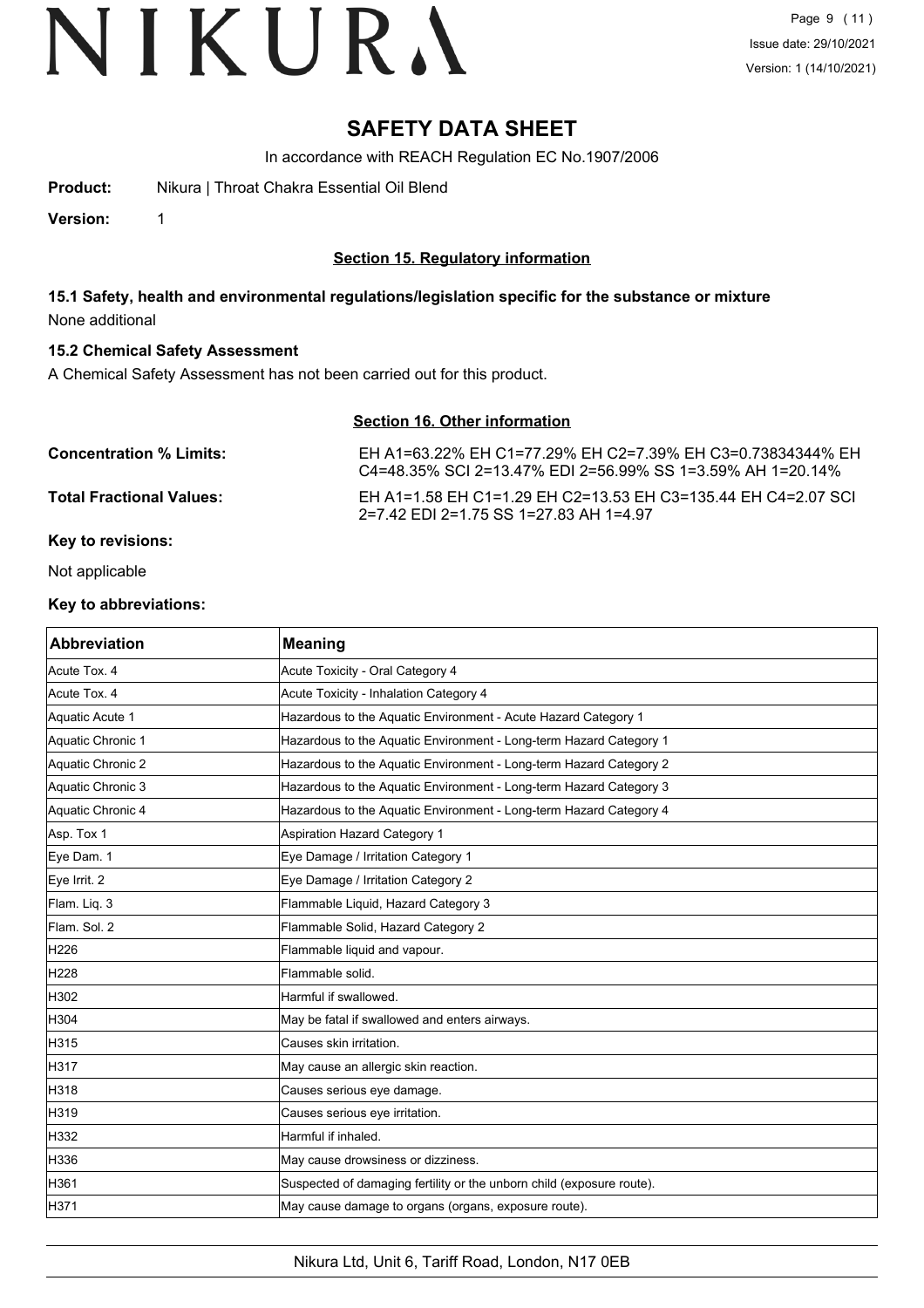## **SAFETY DATA SHEET**

In accordance with REACH Regulation EC No.1907/2006

| Product: |  | Nikura   Throat Chakra Essential Oil Blend |  |  |
|----------|--|--------------------------------------------|--|--|
|----------|--|--------------------------------------------|--|--|

#### **Version:** 1

| H400             | Very toxic to aquatic life.                                                                                                         |
|------------------|-------------------------------------------------------------------------------------------------------------------------------------|
| H410             | Very toxic to aquatic life with long lasting effects.                                                                               |
| H411             | Toxic to aquatic life with long lasting effects.                                                                                    |
| H412             | Harmful to aquatic life with long lasting effects.                                                                                  |
| H413             | May cause long lasting harmful effects to aquatic life.                                                                             |
| P <sub>202</sub> | Do not handle until all safety precautions have been read and understood.                                                           |
| P210             | Keep away from heat, sparks, open flames and hot surfaces. - No smoking.                                                            |
| P233             | Keep container tightly closed.                                                                                                      |
| P240             | Ground/bond container and receiving equipment.                                                                                      |
| P241             | Use explosion-proof electrical, ventilating and lighting equipment.                                                                 |
| P242             | Use only non-sparking tools.                                                                                                        |
| P243             | Take precautionary measures against static discharge.                                                                               |
| P <sub>260</sub> | Do not breathe vapour or dust.                                                                                                      |
| P261             | Avoid breathing vapour or dust.                                                                                                     |
| P <sub>264</sub> | Wash hands and other contacted skin thoroughly after handling.                                                                      |
| P270             | Do not eat, drink or smoke when using this product.                                                                                 |
| P271             | Use only outdoors or in a well-ventilated area.                                                                                     |
| P272             | Contaminated work clothing should not be allowed out of the workplace.                                                              |
| P273             | Avoid release to the environment.                                                                                                   |
| P280             | Wear protective gloves/eye protection/face protection.                                                                              |
| P301/310         | IF SWALLOWED: Immediately call a POISON CENTER or doctor/physician.                                                                 |
| P301/312         | IF SWALLOWED: call a POISON CENTER or doctor/physician if you feel unwell.                                                          |
| P302/352         | IF ON SKIN: Wash with plenty of soap and water.                                                                                     |
| P303/361/353     | IF ON SKIN (or hair): Remove/take off immediately all contaminated clothing. Rinse skin with water/shower.                          |
| P304/340         | IF INHALED: Remove victim to fresh air and keep at rest in a position comfortable for breathing.                                    |
| P305/351/338     | IF IN EYES: Rinse cautiously with water for several minutes. Remove contact lenses, if present and easy to<br>do. Continue rinsing. |
| P308/313         | IF exposed or concerned: Get medical advice/attention.                                                                              |
| P309/311         | IF exposed or if you feel unwell: Call a POISON CENTRE or doctor/physician.                                                         |
| P310             | Immediately call a POISON CENTER or doctor/physician.                                                                               |
| P312             | Call a POISON CENTRE or doctor/physician if you feel unwell.                                                                        |
| P330             | Rinse mouth.                                                                                                                        |
| P331             | Do not induce vomiting.                                                                                                             |
| P332/313         | If skin irritation occurs: Get medical advice/attention.                                                                            |
| P333/313         | If skin irritation or rash occurs: Get medical advice/attention.                                                                    |
| P337/313         | If eye irritation persists: Get medical advice/attention.                                                                           |
| P362             | Take off contaminated clothing and wash before reuse.                                                                               |
| P363             | Wash contaminated clothing before reuse.                                                                                            |
| P370/378         | In case of fire: Use carbon dioxide, dry chemical, foam for extinction.                                                             |
| P391             | Collect spillage.                                                                                                                   |
| P403/233/235     | Store in a well-ventilated place. Keep container tightly closed. Keep cool.                                                         |
| P403/235         | Store in a well-ventilated place. Keep cool.                                                                                        |